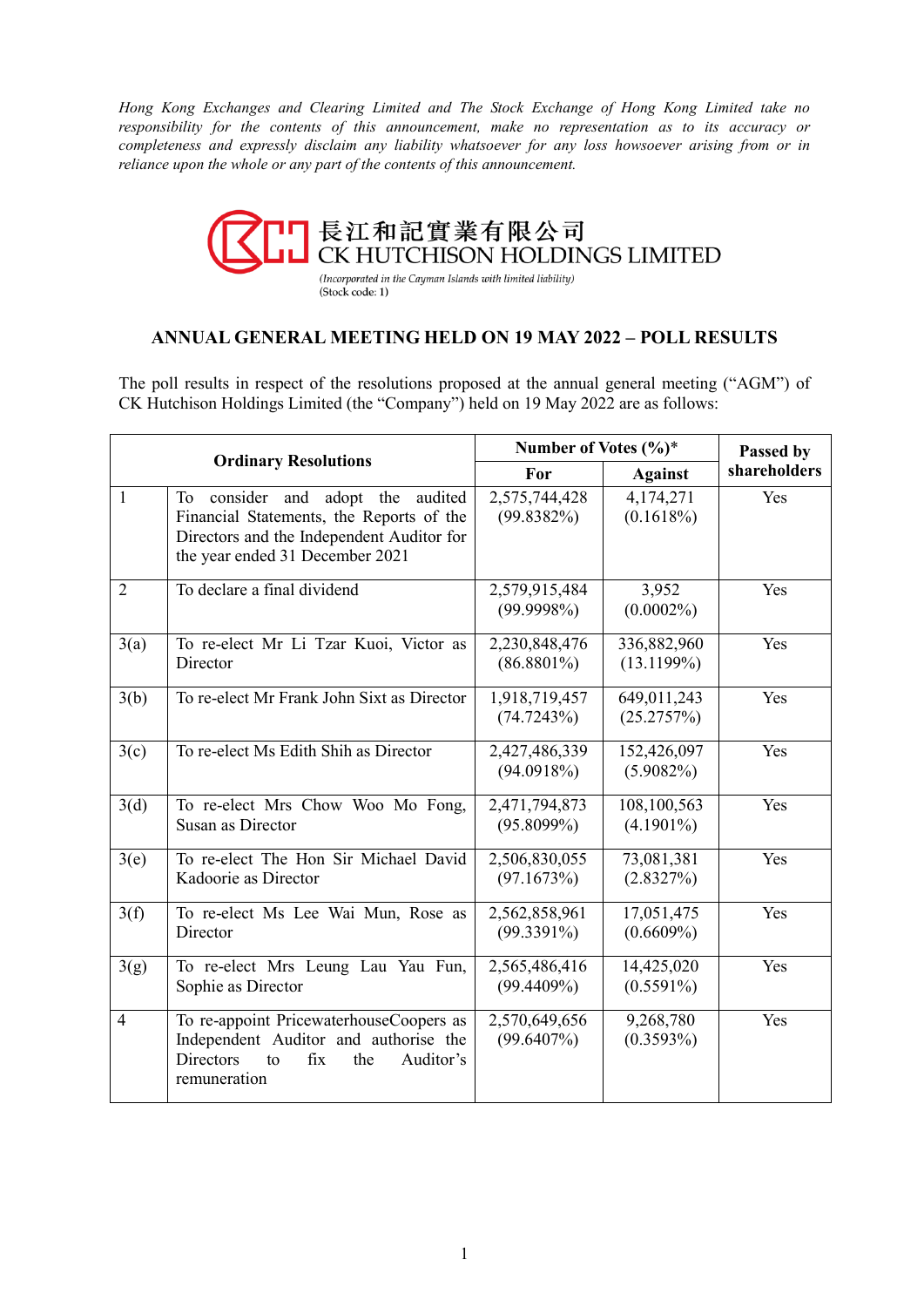| <b>Ordinary Resolutions</b> |                                                                                                                                | Number of Votes $(\%)^*$    |                           | Passed by    |
|-----------------------------|--------------------------------------------------------------------------------------------------------------------------------|-----------------------------|---------------------------|--------------|
|                             |                                                                                                                                | For                         | <b>Against</b>            | shareholders |
| 5(1)                        | To grant a general mandate to the<br>Directors to issue, allot and dispose of<br>additional shares of the Company <sup>#</sup> | 2,527,327,650<br>(97.9583%) | 52,675,786<br>(2.0417%)   | <b>Yes</b>   |
| 5(2)                        | To grant a general mandate to the<br>Directors to repurchase shares of the<br>Company <sup>#</sup>                             | 2,575,410,225<br>(99.8219%) | 4,594,211<br>$(0.1781\%)$ | Yes          |

*\* All percentages rounded to 4 decimal places.*

*# The full text of Resolutions 5(1) and 5(2) is set out in the Notice of AGM.*

Notes:

- (1) All Directors of the Company attended the AGM.
- (2) Number of shares entitling the holders to attend and vote on all the resolutions at the AGM: 3,834,484,500 shares.
- (3) Number of shares entitling the holders to attend and abstain from voting in favour as set out in Rule 13.40 of the Rules Governing the Listing of Securities on The Stock Exchange of Hong Kong Limited (the "Listing Rules") at the AGM: Nil.
- (4) Number of shares for holders required under the Listing Rules to abstain from voting at the AGM: Nil.
- (5) The scrutineer for the poll at the AGM was Computershare Hong Kong Investor Services Limited, the Hong Kong Share Registrar of the Company.

For and on behalf of CK HUTCHISON HOLDINGS LIMITED

### **Edith Shih**

*Executive Director and Company Secretary*

Hong Kong, 19 May 2022